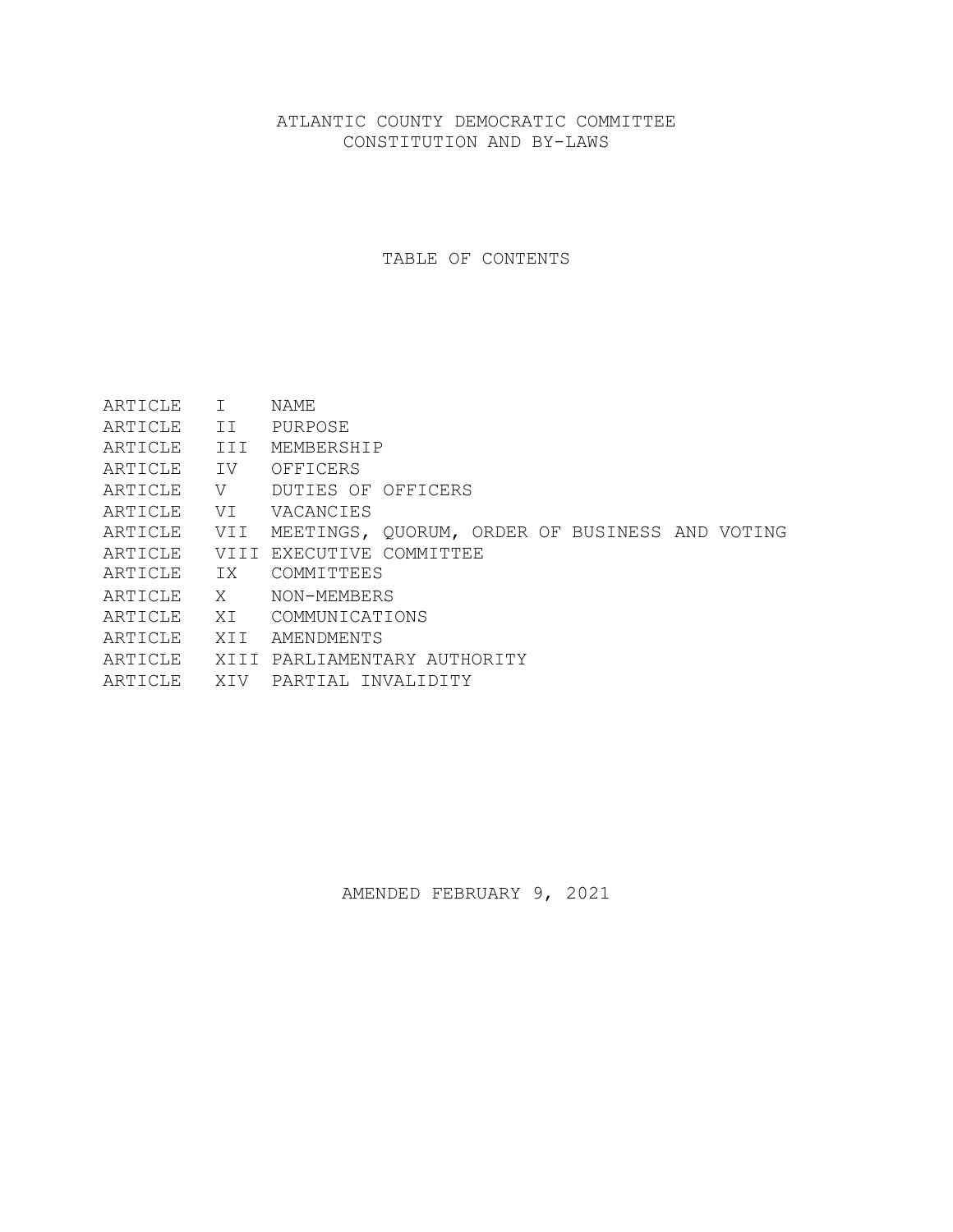#### CONSTITUTION AND BY-LAWS

#### OF THE

### ATLANTIC COUNTY DEMOCRATIC COMMITTEE

In accordance with and as provided by N.J.S.A. 19:5-1 et. seq. the following shall be the CONSTITUTION AND BY-LAWS of the Atlantic County Democratic Committee.

### ARTICLE I NAME

The name of this organization shall be the Atlantic County Democratic Committee.

### ARTICLE II PURPOSE

The purpose of the Atlantic County Democratic Committee shall be to (a) serve as the governing body of the Atlantic County Democratic Party, (b) promote the principles and platforms of the Democratic Party, (c) serve as a grassroots organization for mobilizing Democrats, and (d) create and protect Democratic majorities at all levels of government.

## ARTICLE III MEMBERSHIP

A. The Atlantic County Democratic Committee shall be composed of one male and one female registered Democrat from each voting district in the county who shall have been duly elected at the primary for the general election of the House of Representatives or subsequently appointed and elected at the reorganization of the municipal committee at a duly authorized meeting as required by N.J.S.A. 19:5-2.

B. If a majority of the municipal committee through the municipal chair opts to elect their county committee persons atlarge, they may do so by written notification to the county chairman at least forty-five (45) days prior to the candidates' filing deadline for the biennial election for the House of Representatives. Candidates for county committee elected at large must live within the municipality but not within specific voting districts to be elected. The total number of committee persons to be elected at-large shall be the same for each municipality as the total number currently allotted to that municipality through electing one male and one female for each voting district. In municipalities which opt to elect their county committee members at-large, there shall be an equal number of males and females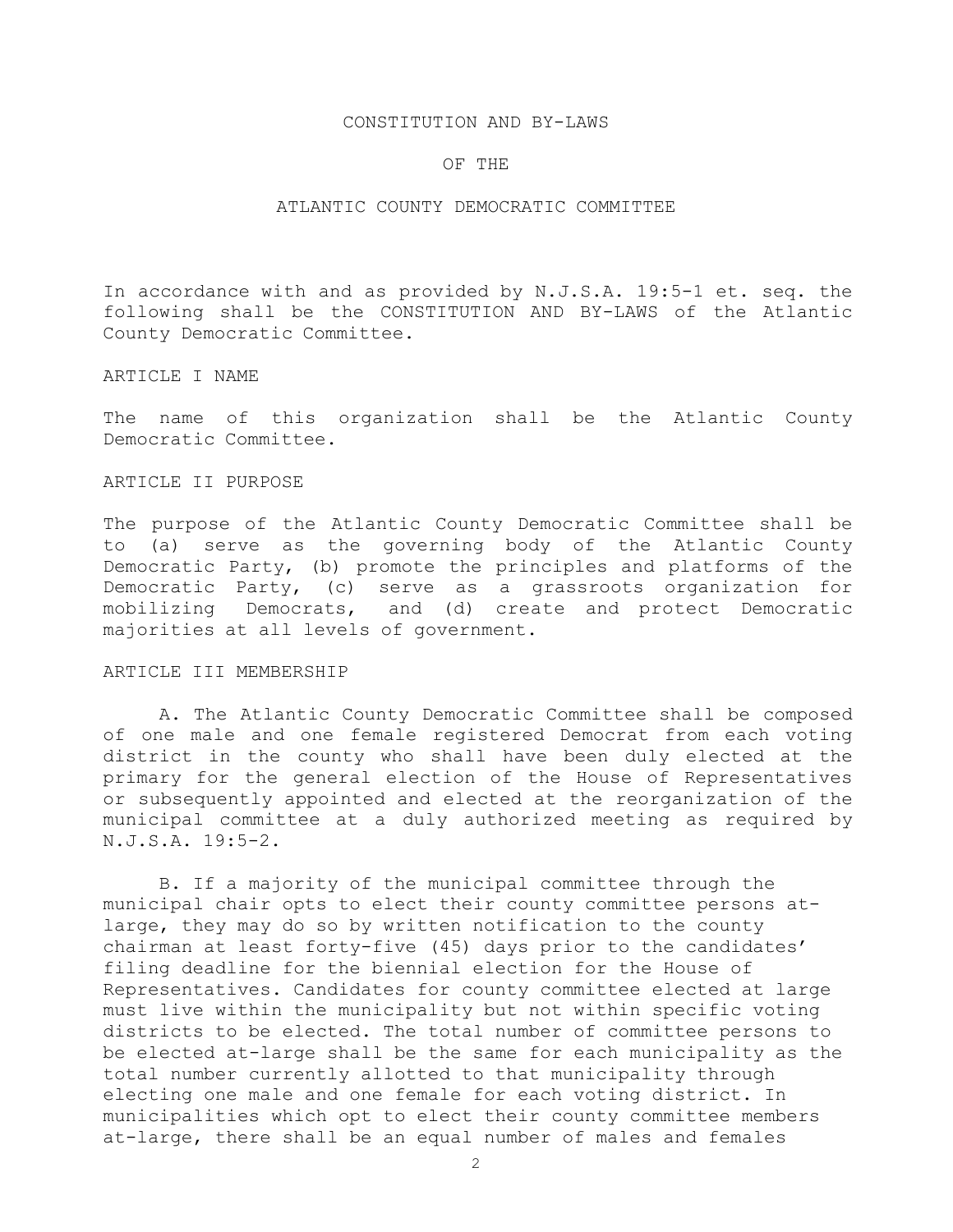elected. If a municipality has more than ten voting districts and the municipal committee chooses to elect county committee members on an at-large basis, then the county committee candidates will be divided into two equal units of representation consistent with all other provisions of this section of the bylaws.

C. If a majority of the municipal committee through the municipal chair in a municipality that elects their governing body by wards opts to elect their county committee at-large, they must do so by written notification to the county chairman at least forty-five (45) days prior to the candidates' filing deadline for the biennial election of the House of Representatives. Candidates for county committee must live within that ward, but not within specific voting districts to be elected. The total number of county committee members to be elected from that ward shall be the same as is currently allotted to that ward through electing one male and one female from each voting district within that ward. In municipalities which elect their governing body by ward and who opt to elect their county committee members at large within the ward, there shall be an equal number of males and females elected.

D. All members of the Atlantic County Democratic committee shall reside in the municipality or ward in which they are elected and shall be registered Democrats and eligible to vote.

E. If no person was elected at the June primary election, then in accordance with these bylaws and the Democracy Act, the municipal chair may nominate a registered Democrat from the municipality to fill the vacancy with a favorable vote by the majority of municipal committee members voting and present.

F. The term of all members elected in the primary election of the House of Representatives shall be for two years. The term of all members appointed to fill a vacancy and elected by the Municipal Committee shall be for the remainder of the unexpired two year term in accordance with N.J.S.A. 19:5-3. Provided, however, that due the COVID-19 public health crisis, the dire economic toll it has taken on Atlantic County residents, and in an attempt to alleviate the burden on both elections officials and current and prospective county committee members, the county committee elections scheduled for the 2020 primary in Atlantic County are postponed for a period of one year. The terms of all current county committee members and officers, which are currently slated to expire on June 6, 2020, are hereby extended for one year. County committee elections will now take place at the primary election scheduled for Tuesday, June 8, 2021. The county committee reorganization meeting will take place after the June 2021 primary in accordance with the timing requirements set-forth in Title 19 of the New Jersey statutes. Additionally, the

3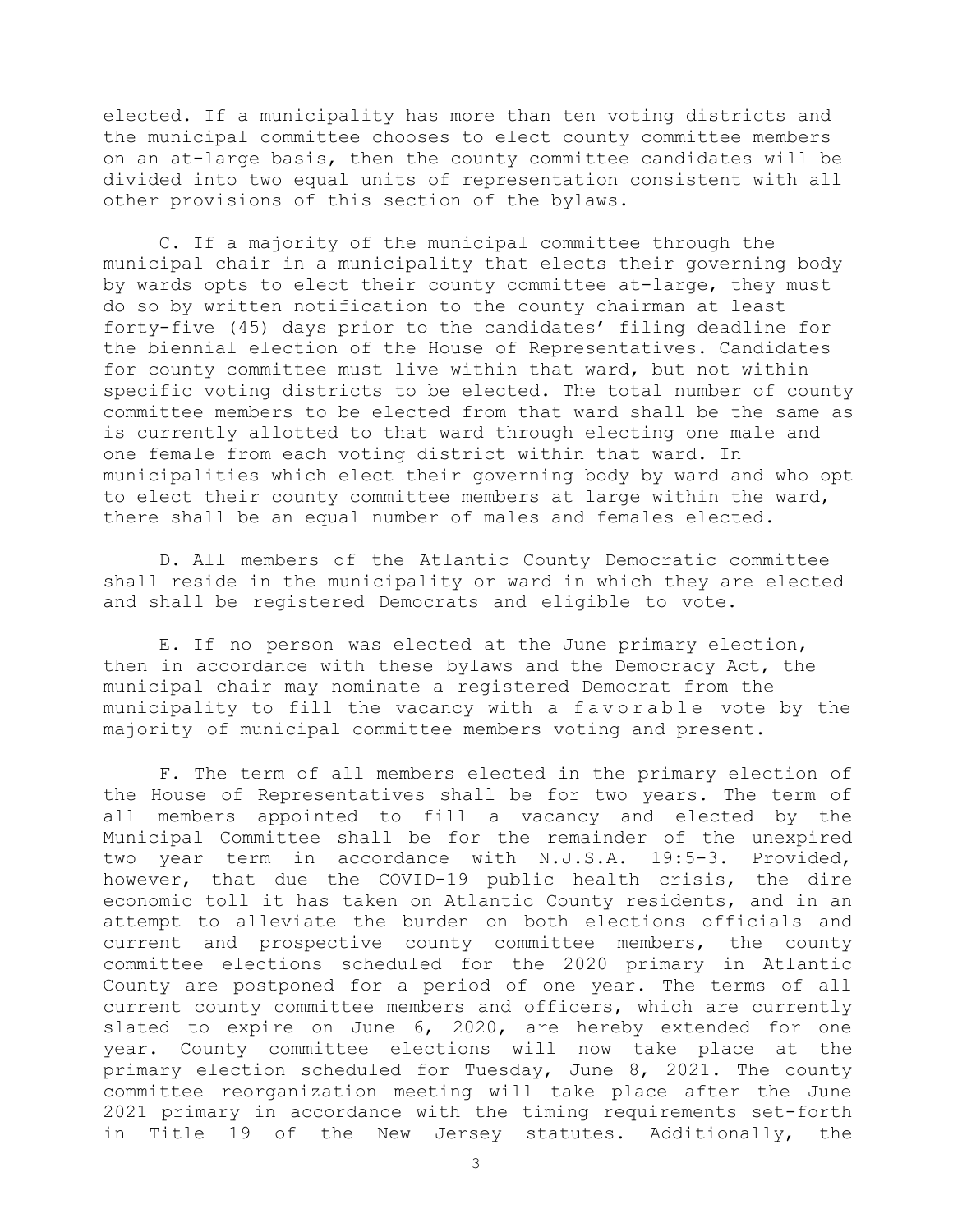Executive Committee of the Atlantic County Democratic Committee recommends to all municipal chairs that the terms of municipal chairs also be extended for one year and that municipal chairs hold their reorganization meeting after the June 2021 primary in accordance with Title 19 of the New Jersey Statutes. Any provision of the Bylaws that is inconsistent with the provisions of this Amendment, or is inconsistent with the method and manner of the adoption of this Amendment, are revoked and deemed null and void.

In order to alleviate the burden on municipal chairs and committee members, the county committee terms on the ballot in the June 2021 primary will be for a three-year term, with county committee elections returning to the normal two-year cycle in 2024. Despite committee members having a three-year term, a county committee reorganization meeting will still take place after the June 2022 primary in accordance with Title 19 of the New Jersey Statutes. Additionally, the Executive Committee of the Atlantic County Democratic Committee recommends to all municipal chairs that they also hold their municipal committee reorganization meetings after the June 2022 primary in accordance with Title 19 of the New Jersey Statutes. Any provision of the Bylaws that is inconsistent with the provisions of this Amendment, or is inconsistent with the method and manner of the adoption of this Amendment, are revoked and deemed null and void.

G. Each member of the Atlantic County Democratic Committee shall promote the principles, policies, goals and objectives of the Atlantic County Democratic Committee.

#### ARTICLE IV OFFICERS

A. The members of the Atlantic County Democratic Committee shall elect as their officers a CHAIRMAN, a VICE-CHAIRMAN of the opposite sex, a SECRETARY, an ASSISTANT SECRETARY, a TREASURER and a DEPUTY TREASURER and two SERGEANTS-AT-ARMS all of whom may be members of the Atlantic County Democratic Committee, and shall be a registered Democrat.

B. The offices of Secretary, Assistant Secretary, Treasurer, Deputy Treasurer and Sergeants-at-Arms shall be elected for a period of two years at the Atlantic County Democratic Committee reorganization meeting. The terms of the Chairman and Vice-Chairman shall be for a period of one year or until a successor is elected.

# ARTICLE V DUTIES OF OFFICERS

A. The Chairman shall preside at all meetings of the Atlantic County Democratic Committee and at all meetings of the Executive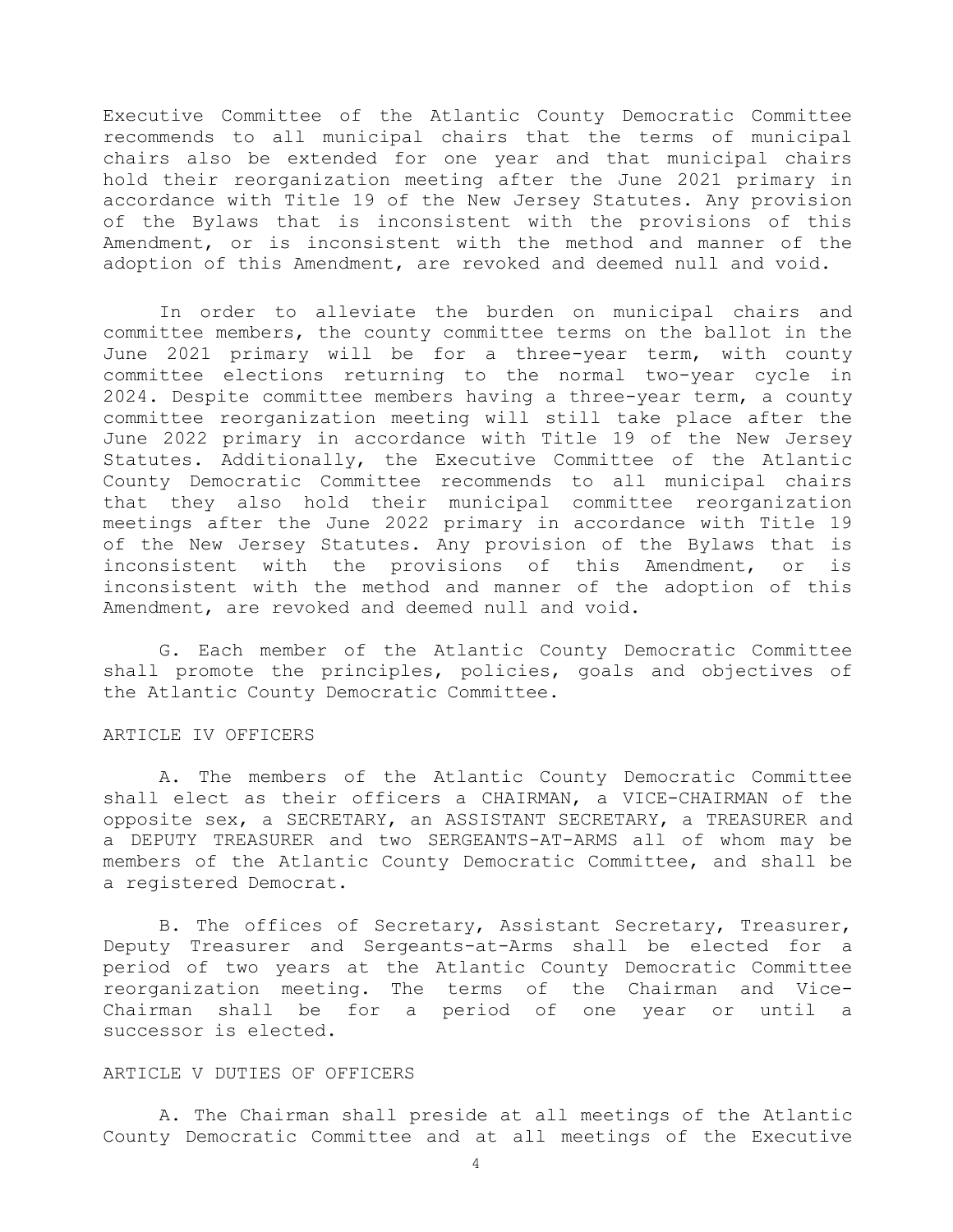Committee and shall appoint such committees, as he may from time to time deem necessary. No person who serves in or is a candidate for county or state public elective office (as defined in N.J.S.A. 19:1-1) except any party office shall serve as Chairperson of the Atlantic County Democratic Committee. Any person wishing to be a candidate for Chairperson shall disclose any and all governmental employment or appointments, or that he or she has none, in a written statement to be distributed to the members of the Committee no later than ten days prior to the Reorganization Meeting or the annual meeting, as the case may be.

The Chairperson shall appoint the Solicitor of the Atlantic County Democratic Committee at the Reorganization Meeting, for a term to extend until the next Reorganization Meeting or until a successor is appointed.

B. In addition to the rights and duties conferred or imposed by law, the Chairman shall exercise and discharge those conferred by this Constitution and By-Laws and by resolutions adopted in conformity therewith.

C. In the absence of or during the inability of the Chairman to serve, the Vice-Chairman shall preside at all meetings of the Atlantic County Democratic Committee and shall exercise all the powers and duties of the Chairman.

D. The Secretary shall perform such duties as usually pertain to the office and may be assigned additional duties by the Atlantic County Democratic Committee, the Chairman, or the Executive Committee. These duties shall include the taking and maintenance of written minutes of the meetings of the County Committee and the Executive Committee. The Secretary shall be responsible for keeping and maintaining the archives of the Committee, including but not limited to agendas, minutes, income and expenditures, financial records and other books and records. Upon completion, expiration or termination of the term of office, the Secretary shall turn the archives over to the successor Secretary. In the absence of or during the inability of the Secretary to serve, the Assistant Secretary shall exercise all the powers and duties of the Secretary.

E. The Treasurer shall possess all powers and discharge all duties conferred or imposed by law, this Constitution and By-Laws, and the resolutions of the Atlantic County Democratic Committee. In the absence of or during the inability of the Treasurer to serve, the Deputy Treasurer shall exercise all the powers and duties of the Treasurer. The Treasurer shall accept all receipts and make all disbursements in the account of the Atlantic County Democratic Committee. All disbursements shall be subject to the approval of the Chairman. The Treasurer shall render an account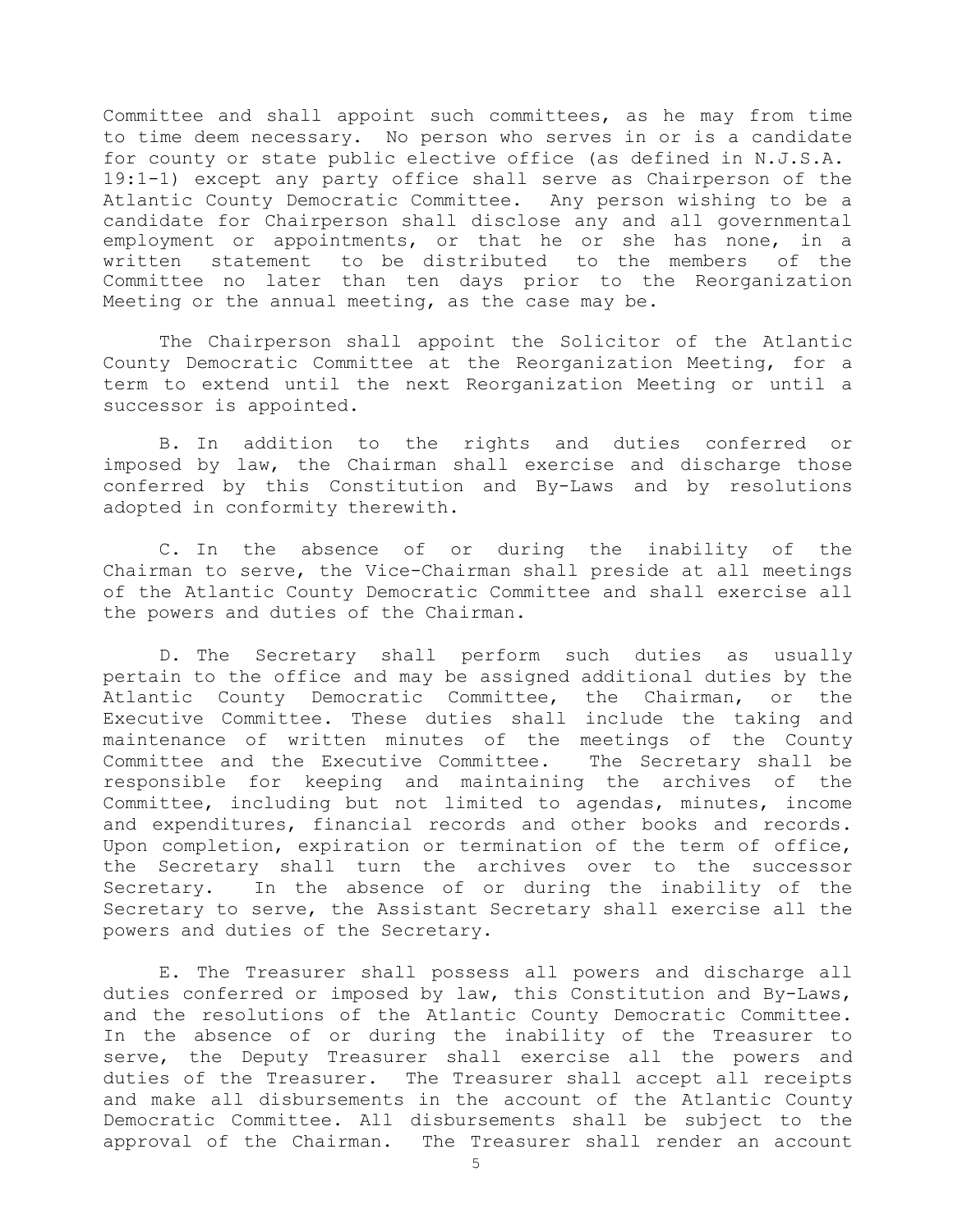to the Executive Committee summarizing all monies received and all monies paid, and shall at the same time report a summary of all accounts receivable and all accounts payable at each meeting of the Executive Committee. All monies received by the Treasurer shall be deposited by him in a bank selected by resolution of the County Committee. See 19:44A-10.

F. The Sergeants-at-Arms shall assist the Chair to preserve order at all meetings of the County Committee and shall follow any instructions from the Chairman.

G. The Chairman and Vice-Chairman shall be ex-officio voting members of all committees established by this Constitution and By-Laws and all other committees that may be established by the Atlantic County Democratic Committee.

H. Officers are not permitted to enter into any loan agreements exceeding ten thousand dollars (\$10,000) from any company, person, or entity without a majority vote of those present and voting of a duly constituted meeting of the Atlantic County Democratic Committee.

### ARTICLE VI VACANCIES

All vacancies caused by the death or resignation of a member, failure to elect or otherwise, shall be filled for the unexpired term in the following manner:

### A. Committee Members

Any vacancy in the office of a member of the Atlantic County Democratic Committee shall be filled for the unexpired term by the Municipal Committee in the municipality wherein the vacancy occurs in accordance with N.J.S.A. 19:5-2 and 19:5-3.

### B. Committee Officers

A vacancy existing in the office of the Chairman, Vice-Chairman, Secretary, Assistant Secretary, Treasurer or Deputy Treasurer shall be filled by a vote of the Atlantic County Democratic Committee at the next meeting of the Committee, but in any case, with not less than ten days prior notice to members of the Committee. In the event of a vacancy in the office of the Chairman, the Vice-Chairman shall be Chairman. In the event of vacancies in the offices of Chairman and Vice-Chairman, the Secretary shall serve as Chairman. The Treasurer shall be next in line of succession, with Assistant Secretary, Deputy Treasurer and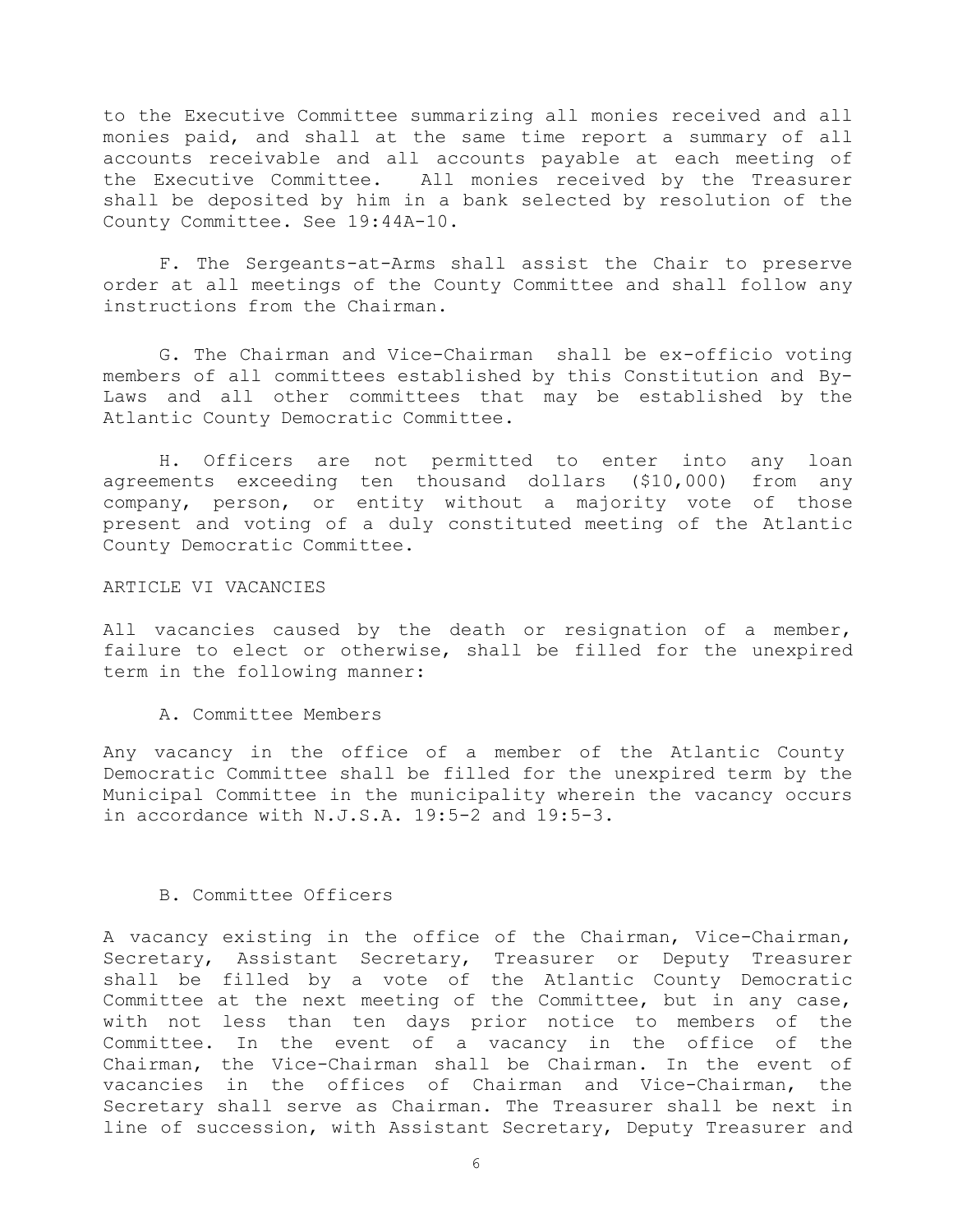Sergeant-at-Arms to follow. They shall continue their regular duties as respectively until the vacancies are filled.

C. State Committeeman and Committeewoman

In the event of a vacancy, these offices shall be filled for the unexpired term by a vote of the Atlantic County Democratic Committee at the next meeting of the Committee, but in any case, with not less than ten (10) days prior notice to members of the Committee.

D. Removal for Cause

Any committeeman or committeewoman may be removed by the Executive Committee for cause. Cause shall include conviction for an offense involving or touching on their office if an Officer, or upon their position as committeeman or committeewoman; conviction for an offense involving dishonesty or for a crime of the third degree or above or under the laws of another state or of the United States for an offense or a crime which, if committed in this State, would be such an offense or crime; or ineligibility to vote in the State of New Jersey. The committeeman or committeewoman shall be not be removed, unless first being given ten (10) days written notice by mail of the proposed removal and after having been given an opportunity to be heard by the Executive Committee. If an Officer is sought to be removed, he or she may not vote at the hearing. No person shall be removed without two-thirds (2/3) of those Executive Committee members eligible to vote and present at the hearing.

ARTICLE VII MEETINGS, QUORUM, ORDER OF BUSINESS AND VOTING

A. Meetings

The Atlantic County Democratic Committee shall conduct its annual meeting the Tuesday evening following the primary for the general election of the House of Representatives, except when such meeting day falls on a legal holiday. Then the meeting shall be held on the day following the legal holiday, and when the meeting day falls on a municipal runoff election within the county, then the meeting may be held on the day following at an hour and place to be designated in a notice and in writing to be mailed by the Chairman. The reorganization meeting shall be held at the annual meeting on the first Tuesday following the primary election for members of the Atlantic County Democratic Committee. Meetings may be held at such other times and places during the year at the call of the Chairman. All meetings shall be held on at least five days written notice, as determined by the postmark date or e-mail transmission to each member. There shall be a minimum of three additional County Committee Meetings during the year. By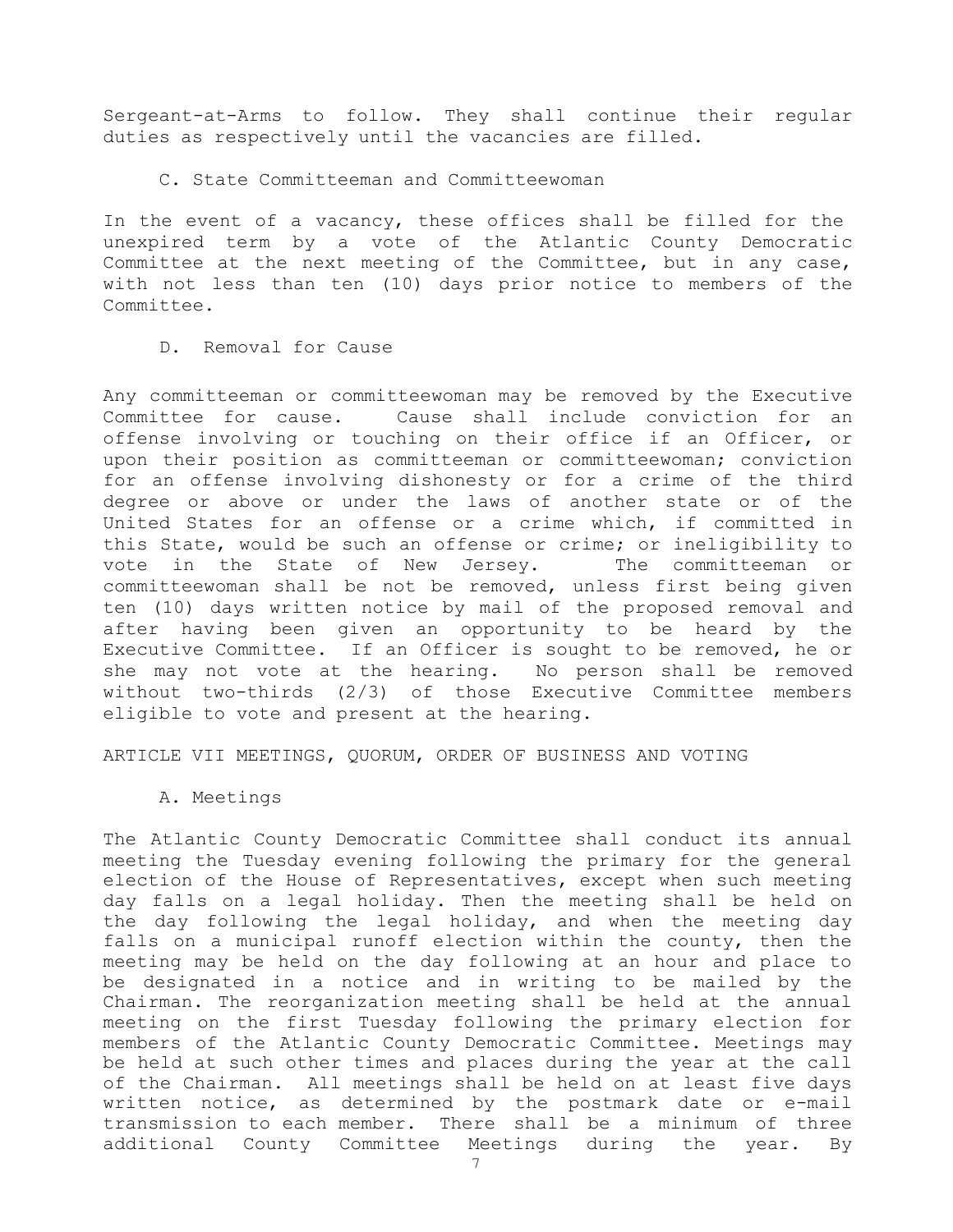resolution, the Chairman or Executive Committee may direct the time and place of additional meetings. In addition, twenty percent (20%) of the County Committee members concurring may call a meeting by petition.

B. Quorum

No meeting of the Atlantic County Democratic Committee or the Executive Committee shall be called to order unless:

1. At least five (5) days prior to any such meeting, a written notice of the meeting is mailed, e-mailed or delivered to all members of the body eligible to attend, and

2. There is in attendance at any such meeting at least fifteen percent (15%) of the persons eligible to attend and representing at least four (4) municipalities which shall constitute a quorum.

C. Order of Business

The Order of Business shall be as follows:

- 1. Call to Order and Flag Salute
- 2. Reading and Approval of the Minutes
- 3. Report of the Treasurer
- 4. Report of the Chair
- 5. Committee Reports
- 6. Unfinished Business
- 7. New Business
- 8. Members' comments and announcements
- 9. Adjournment

At the reorganization meeting, the election of officers shall immediately follow the call to order.

D. Voting

1. The reorganization election shall be officiated by the Secretary. The newly elected Chairperson shall then preside over the election of the remaining officers.

2. Only those members present at a duly constituted meeting shall be entitled to vote on any question, motion, or resolution and a simple majority shall be sufficient for passage of any motion or resolution, except a resolution to amend or repeal this Constitution and By-Laws in accordance with Article XIV.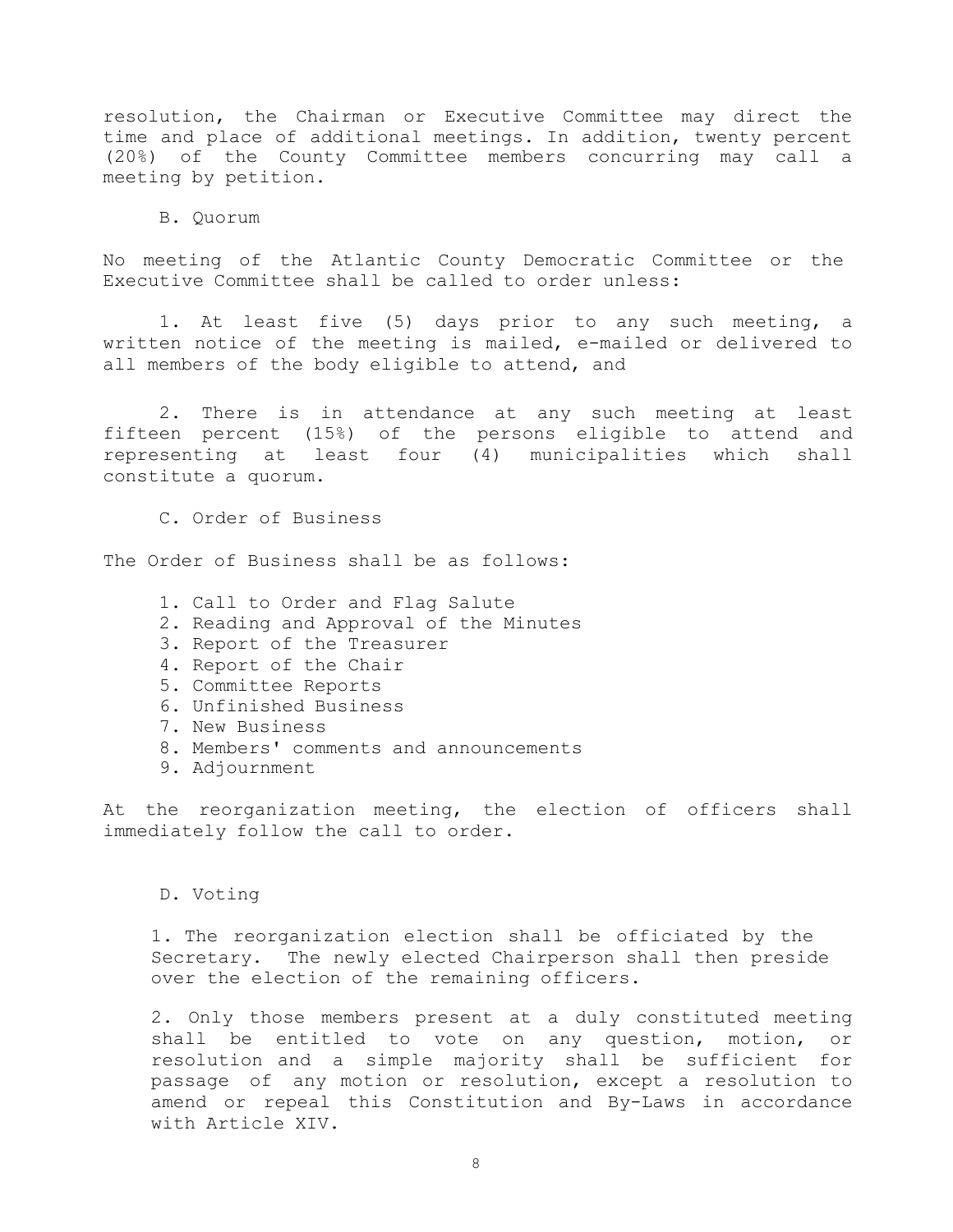3. All voting for the election of officers or for the filling of vacancies shall be by secret written ballot. In the event there is only one candidate for any office or vacancy, voting may be by voice vote.

ARTICLE VIII EXECUTIVE COMMITTEE

A. Purpose

The Executive Committee shall be responsible for the execution of the policy of the Atlantic County Democratic Committee in the management and political organization of the Democratic Party and shall guide and co-ordinate political activities and campaigns throughout the county.

B. Membership

The Executive Committee shall consist of the following duly elected officers: the Chairman, the Vice-Chairman, the Secretary, the Assistant Secretary, the Treasurer, Deputy Treasurer and Sergeant at Arms.

ARTICLE IX COMMITTEES

A. Rules Committee

The Chairman shall appoint a Rules Committee consisting of a Parliamentarian and two other members of the County Committee. The Rules Committee shall make recommendations to the Chairman pertaining to these By-Laws and any other procedures of the County Committee.

B. Ad Hoc Committees

The Chairman may create such committees and appoint members thereto, as he deems appropriate from time to time.

ARTICLE X NON-MEMBERS

All elected Democratic County, State and Federal officials representing any portion of Atlantic County, and all Democratic candidates nominated at the primary election for any county, state or federal office to represent any portion of Atlantic County, shall be entitled to attend meetings of the Atlantic County Democratic Committee and shall be given notice thereof by the Secretary.

ARTICLE XI COMMUNICATIONS

9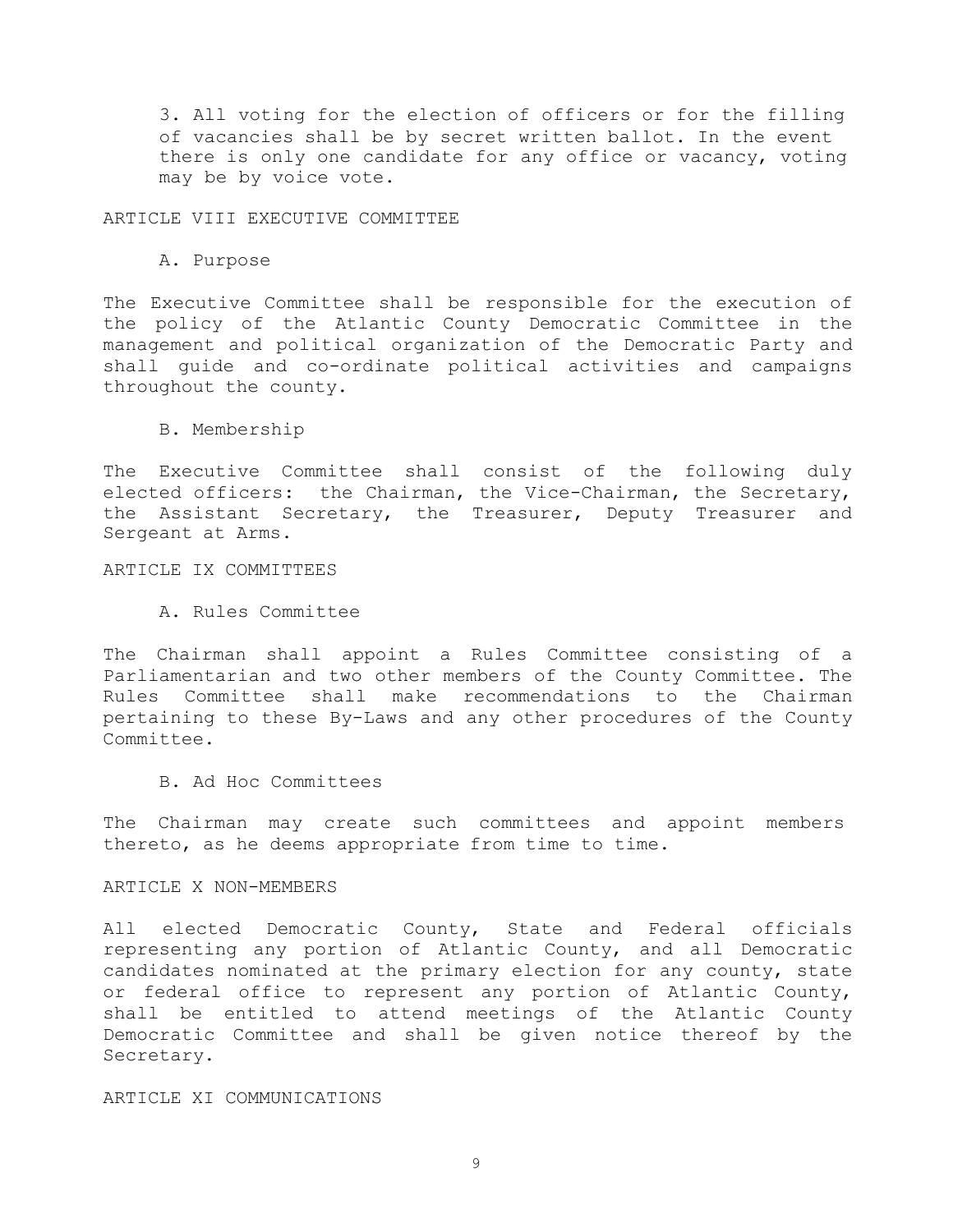All approved minutes of the Executive Committee meetings may be mailed or otherwise transmitted to all members of the Executive Committee. All approved minutes of the Atlantic County Democratic Committee meetings may be mailed or otherwise transmitted to all Municipal Chairmen. Media personnel, audio and/or video recording of the meetings are prohibited unless authorized by vote of the County Committee.

### ARTICLE XII AMENDMENTS

A. This Constitution and By-laws may be amended by a twothirds (2/3) vote of those members present and voting at any regular or special meeting of the Atlantic County Democratic Committee providing that written notice of the proposed amendment, including the exact text thereof, after compliance with section C herein, shall be submitted to each member at least five (5) days before such meeting.

B. Voting for any amendment shall be conducted by show of hands or by secret ballot, with the Secretary and two assistants nominated by the Chairperson, counting the ballots aloud and before the Committee.

C. Any proposed amendment to the Constitution and By-laws shall be submitted to the Chairman at least thirty (30) days in advance of the next regularly scheduled meeting of the Atlantic County Democratic Committee. The Chairman shall appoint a Constitution and By-laws committee to study the proposed amendment to make recommendations on their adoption. The recommendations shall be presented by the Constitution and By-laws committee at the next County Democratic Committee Meeting, at which time it shall be considered and voted on. The adopted amendment(s) shall be implemented immediately upon passage unless indicated otherwise.

# ARTICLE XIII PARLIAMENTARY AUTHORITY

The rules contained in the current edition of Robert's Rules of Order, Newly Revised, to the extent consistent with the Laws of the State of New Jersey, shall govern the Committee in all cases to which they are applicable and in which they are consistent with these By-laws and any special rules of order the Committee may adopt.

## ARTICLE XIV PARTIAL INVALIDITY

This Constitution and By-laws shall be governed and construed under the Laws of the State of New Jersey. The invalidity or